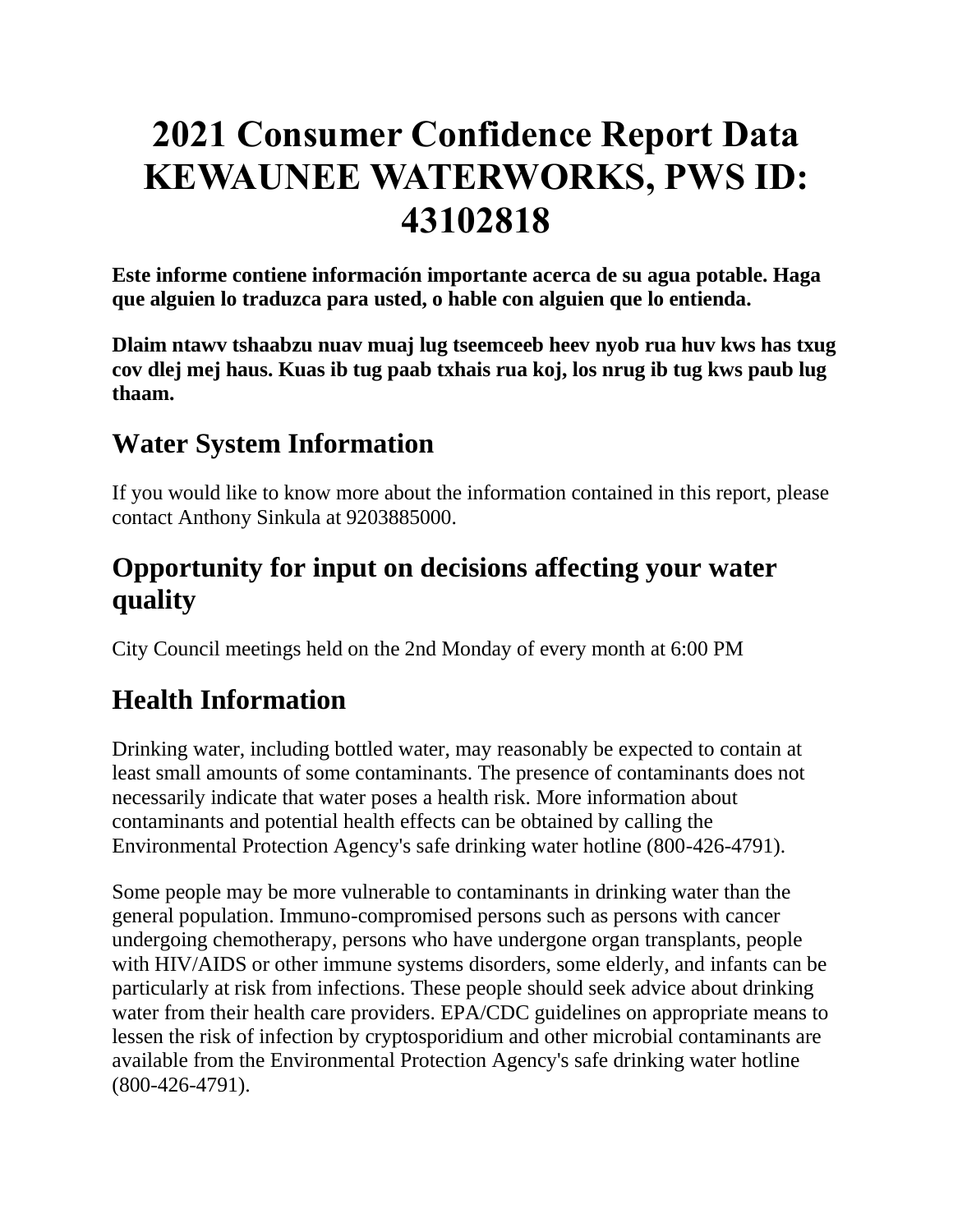# **Source(s) of Water**

| Source ID Source |                            | Depth (in feet) Status |        |
|------------------|----------------------------|------------------------|--------|
|                  | Groundwater 167            |                        | Active |
|                  | Groundwater 700            |                        | Active |
|                  | Groundwater <sup>335</sup> |                        | Active |

To obtain a summary of the source water assessment please contact, Anthony Sinkula at 9203885000.

## **Educational Information**

The sources of drinking water, both tap water and bottled water, include rivers, lakes, streams, ponds, reservoirs, springs and wells. As water travels over the surface of the land or through the ground, it dissolves naturally occurring minerals and, in some cases, radioactive material, and can pick up substances resulting from the presence of animals or from human activity.

Contaminants that may be present in source water include:

- Microbial contaminants, such as viruses and bacteria, which may come from sewage treatment plants, septic systems, agricultural livestock operations and wildlife.
- Inorganic contaminants, such as salts and metals, which can be naturally-occurring or result from urban stormwater runoff, industrial or domestic wastewater discharges, oil and gas production, mining or farming.
- Pesticides and herbicides, which may come from a variety of sources such as agriculture, urban stormwater runoff and residential uses.
- Organic chemical contaminants, including synthetic and volatile organic chemicals, which are by-products of industrial processes and petroleum production, and can also come from gas stations, urban stormwater runoff and septic systems.
- Radioactive contaminants, which can be naturally occurring or be the result of oil and gas production and mining activities.

In order to ensure that tap water is safe to drink, EPA prescribes regulations that limit the amount of certain contaminants in water provided by public water systems. FDA regulations establish limits for contaminants in bottled water, which shall provide the same protection for public health.

## **Definitions**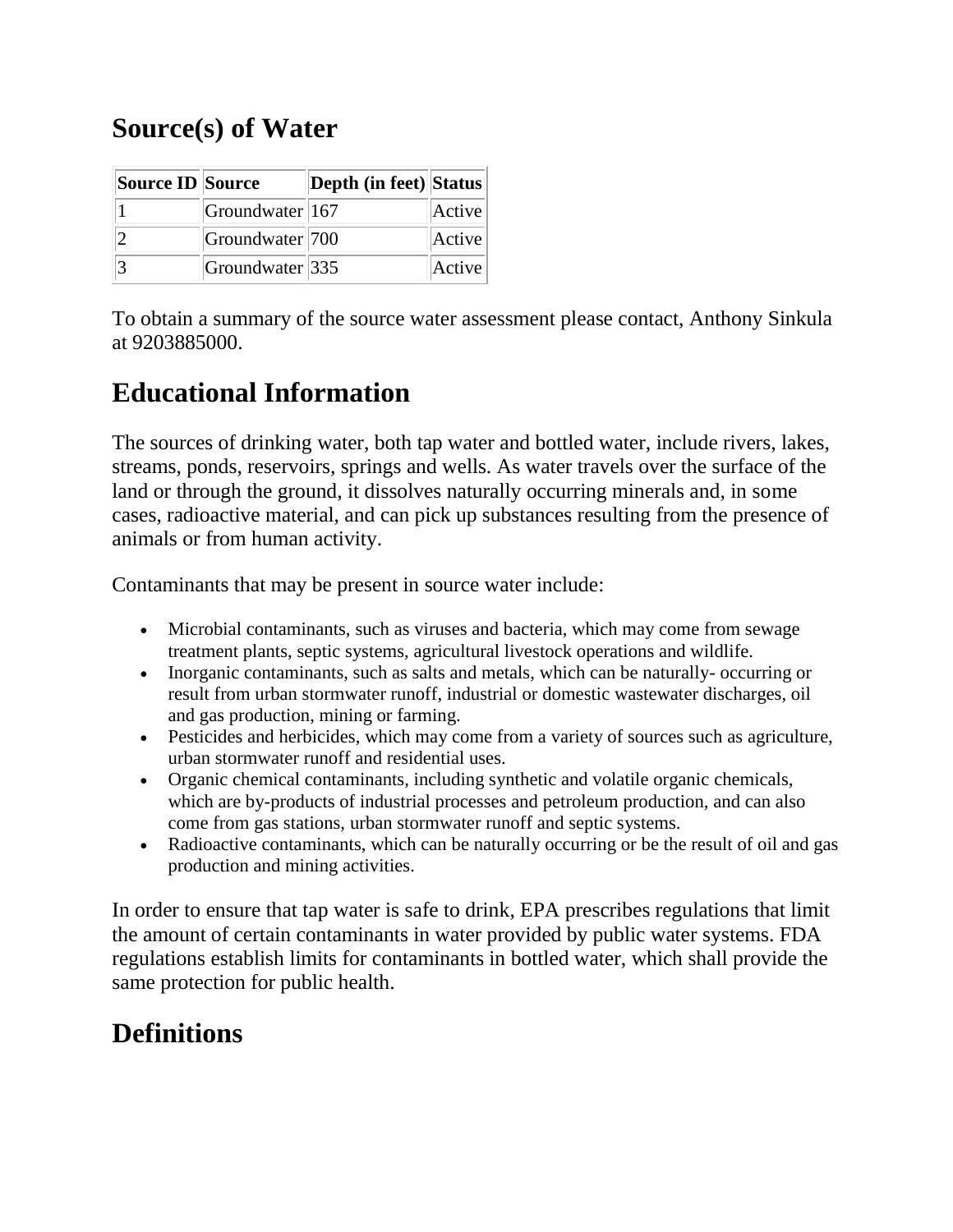| <b>Term</b>           | <b>Definition</b>                                                                                                                                                                                                                                                                   |
|-----------------------|-------------------------------------------------------------------------------------------------------------------------------------------------------------------------------------------------------------------------------------------------------------------------------------|
| AL                    | Action Level: The concentration of a contaminant which, if exceeded, triggers<br>treatment or other requirements which a water system must follow.                                                                                                                                  |
| <b>HAL</b>            | Health Advisory Level: The concentration of a contaminant which, if exceeded,<br>poses a health risk and may require a system to post a public notice.                                                                                                                              |
| Level 1<br>Assessment | A Level 1 assessment is a study of the water system to identify potential<br>problems and determine, if possible, why total coliform bacteria have been found<br>in our water system.                                                                                               |
| Level 2<br>Assessment | A Level 2 assessment is a very detailed study of the water system to identify<br>potential problems and determine, if possible, why an E. coli MCL violation has<br>occurred or why total coliform bacteria have been found in our water system, or<br>both, on multiple occasions. |
| <b>MCL</b>            | Maximum Contaminant Level: The highest level of a contaminant that is allowed<br>in drinking water. MCLs are set as close to the MCLGs as feasible using the best<br>available treatment technology.                                                                                |
| <b>MCLG</b>           | Maximum Contaminant Level Goal: The level of a contaminant in drinking water<br>below which there is no known or expected risk to health. MCLGs allow for a<br>margin of safety.                                                                                                    |
| <b>MFL</b>            | million fibers per liter                                                                                                                                                                                                                                                            |
| <b>MRDL</b>           | Maximum residual disinfectant level: The highest level of a disinfectant allowed<br>in drinking water. There is convincing evidence that addition of a disinfectant is<br>necessary for control of microbial contaminants.                                                          |
| <b>MRDLG</b>          | Maximum residual disinfectant level goal: The level of a drinking water<br>disinfectant below which there is no known or expected risk to health. MRDLGs<br>do not reflect the benefits of the use of disinfectants to control microbial<br>contaminants.                           |
| mrem/year             | millirems per year (a measure of radiation absorbed by the body)                                                                                                                                                                                                                    |
| <b>NTU</b>            | <b>Nephelometric Turbidity Units</b>                                                                                                                                                                                                                                                |
| pCi/l                 | picocuries per liter (a measure of radioactivity)                                                                                                                                                                                                                                   |
| ppm                   | parts per million, or milligrams per liter (mg/l)                                                                                                                                                                                                                                   |
| ppb                   | parts per billion, or micrograms per liter (ug/l)                                                                                                                                                                                                                                   |
| ppt                   | parts per trillion, or nanograms per liter                                                                                                                                                                                                                                          |
| ppq                   | parts per quadrillion, or picograms per liter                                                                                                                                                                                                                                       |
| <b>SMCL</b>           | Secondary drinking water standards or Secondary Maximum Contaminant Levels<br>for contaminants that affect taste, odor, or appearance of the drinking water. The<br>SMCLs do not represent health standards.                                                                        |
| <b>TCR</b>            | <b>Total Coliform Rule</b>                                                                                                                                                                                                                                                          |
| <b>TT</b>             | Treatment Technique: A required process intended to reduce the level of a<br>contaminant in drinking water.                                                                                                                                                                         |

# **Detected Contaminants**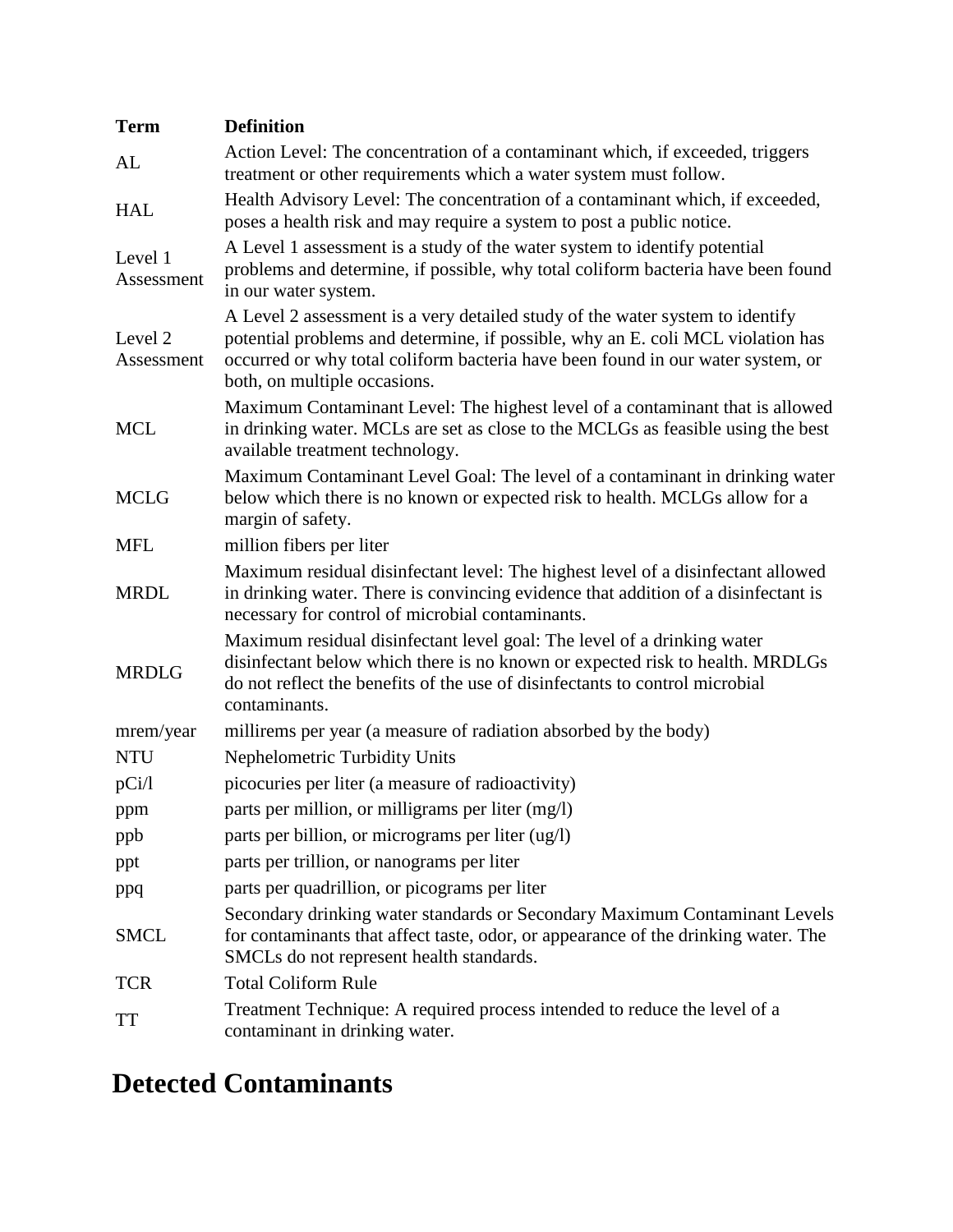Your water was tested for many contaminants last year. We are allowed to monitor for some contaminants less frequently than once a year. The following tables list only those contaminants which were detected in your water. If a contaminant was detected last year, it will appear in the following tables without a sample date. If the contaminant was not monitored last year, but was detected within the last 5 years, it will appear in the tables below along with the sample date.

#### **Disinfection Byproducts**

| <b>Contaminant</b><br>(units) |   |    | $\boxed{\text{Site}}\boxed{\text{MCL}}\boxed{\text{MCLG}}\boxed{\text{Level}}$ |     | Range | <b>Sample</b><br>Date (if<br>prior to<br>$ 2021\rangle$ |                        | Violation Typical Source of<br>Contaminant      |
|-------------------------------|---|----|--------------------------------------------------------------------------------|-----|-------|---------------------------------------------------------|------------------------|-------------------------------------------------|
| $HAAS$ (ppb)                  | 8 | 60 | 60                                                                             |     |       |                                                         | No                     | By-product of<br>drinking water<br>chlorination |
| <b>TTHM</b> (ppb)             | 8 | 80 | $\overline{0}$                                                                 | 5.6 | 5.6   |                                                         | $\overline{\text{No}}$ | By-product of<br>drinking water<br>chlorination |

#### **Inorganic Contaminants**

| <b>Contaminant</b><br>(units) |    | Site MCL MCLG | Level<br>Found | <b>Range</b>        | <b>Sample</b><br>Date (if<br>prior to<br>2021) | <b>Violation</b>       | <b>Typical Source of</b><br><b>Contaminant</b>                                                                        |
|-------------------------------|----|---------------|----------------|---------------------|------------------------------------------------|------------------------|-----------------------------------------------------------------------------------------------------------------------|
| <b>ARSENIC</b><br>(ppb)       | 10 | n/a           |                | $ 0 - 1 $           | 5/12/2020                                      | No                     | Erosion of natural<br>deposits; Runoff<br>from orchards;<br>Runoff from glass<br>and electronics<br>production wastes |
| <b>BARIUM</b><br>(ppm)        | 2  | 2             | 0.038          | $ 0.013 -$<br>0.038 | 5/11/2020                                      | No                     | Discharge of<br>drilling wastes;<br>Discharge from<br>metal refineries;<br>Erosion of natural<br>deposits             |
| <b>FLUORIDE</b><br>(ppm)      | 4  | 4             | 1.2            | $ 0.5 -$<br>1.2     | 5/12/2020                                      | $\overline{\text{No}}$ | Erosion of natural<br>deposits; Water<br>additive which<br>promotes strong<br>teeth; Discharge                        |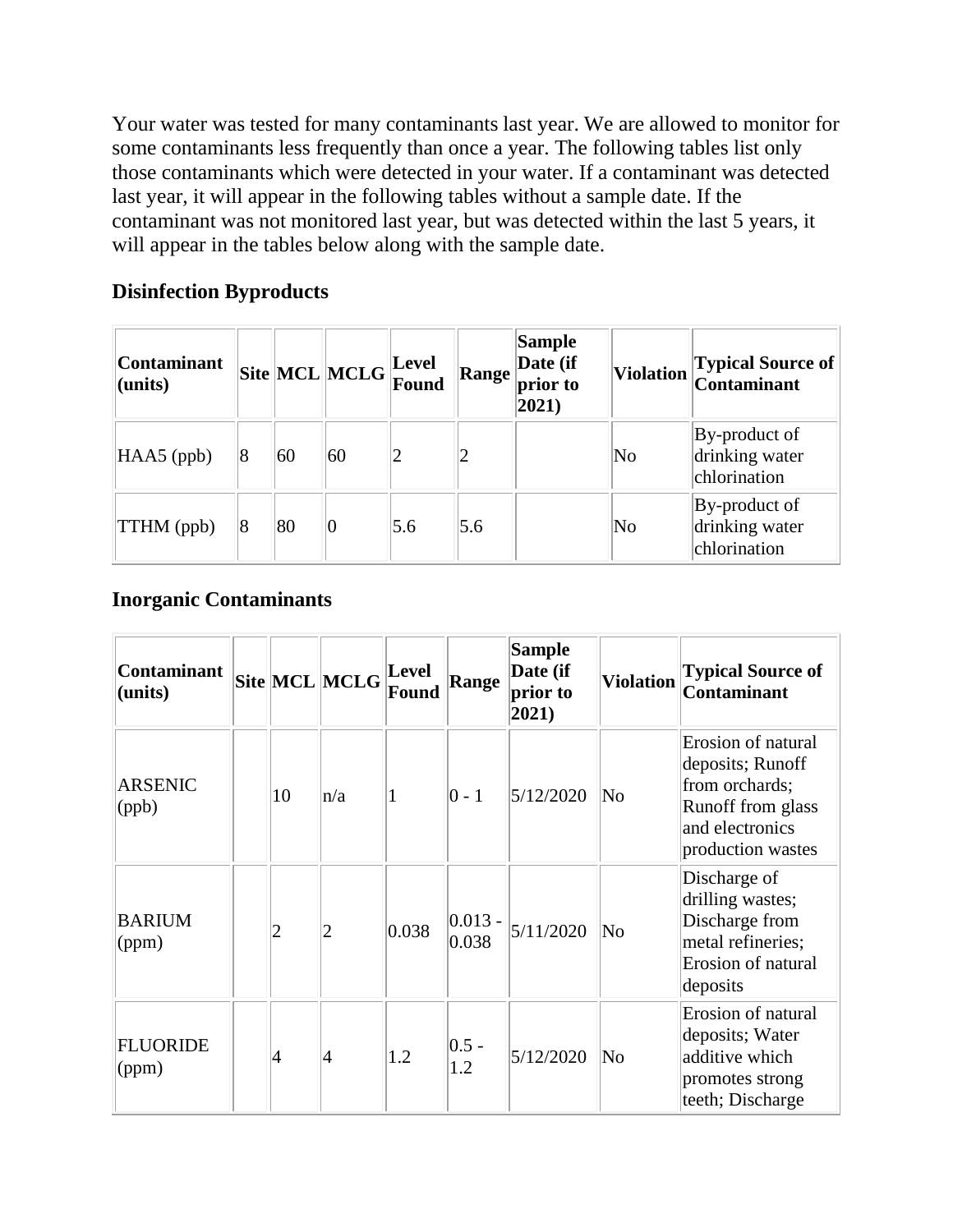| <b>Contaminant</b><br>(units)        |     | Site MCL MCLG | Level<br>Found | <b>Range</b>       | <b>Sample</b><br>Date (if<br>prior to<br>2021) | <b>Violation</b>       | <b>Typical Source of</b><br><b>Contaminant</b>                                                                                                                  |
|--------------------------------------|-----|---------------|----------------|--------------------|------------------------------------------------|------------------------|-----------------------------------------------------------------------------------------------------------------------------------------------------------------|
|                                      |     |               |                |                    |                                                |                        | from fertilizer and<br>aluminum factories                                                                                                                       |
| <b>NICKEL</b><br>(ppb)               | 100 |               | 0.7000         | 0.5800<br>0.7000   | 5/12/2020                                      | $\overline{\text{No}}$ | Nickel occurs<br>naturally in soils,<br>ground water and<br>surface waters and<br>is often used in<br>electroplating,<br>stainless steel and<br>alloy products. |
| <b>NITRATE</b><br>$(NO3-N)$<br>(ppm) | 10  | 10            | 0.13           | $ 0.00 -$<br> 0.13 |                                                | $\overline{\text{No}}$ | <b>Runoff from</b><br>fertilizer use;<br>Leaching from<br>septic tanks,<br>sewage; Erosion of<br>natural deposits                                               |
| <b>SODIUM</b><br>$\gamma$ (ppm)      | n/a | n/a           | 29.00          | $15.00 -$<br>29.00 | 5/12/2020                                      | $\overline{\text{No}}$ | n/a                                                                                                                                                             |

| <b>Contaminant</b> Action<br>(units) | Level          | MCLG      | 90th<br><b>Percentile</b> $\#$ of<br><b>Level</b><br><b>Found</b> | <b>Results</b>                                                   | <b>Sample</b><br>Date (if<br>prior to<br>$ 2021\rangle$ | <b>Violation</b> | <b>Typical Source</b><br>of Contaminant                                                                                        |
|--------------------------------------|----------------|-----------|-------------------------------------------------------------------|------------------------------------------------------------------|---------------------------------------------------------|------------------|--------------------------------------------------------------------------------------------------------------------------------|
| <b>COPPER</b><br>(ppm)               | $ AL=1.3  1.3$ |           | 0.6400                                                            | $0$ of 10<br>results<br>were<br>above<br>the<br>action<br>level. | 7/28/2020                                               | No               | Corrosion of<br>household<br>plumbing<br>systems; Erosion<br>of natural<br>deposits;<br>Leaching from<br>wood<br>preservatives |
| $LEAD$ (ppb)                         | $AL=15$        | $\vert$ 0 | 5.10                                                              | $0$ of 10<br>results<br>were<br>above<br>the                     | 9/3/2020                                                | No               | Corrosion of<br>household<br>plumbing<br>systems; Erosion<br>of natural<br>deposits                                            |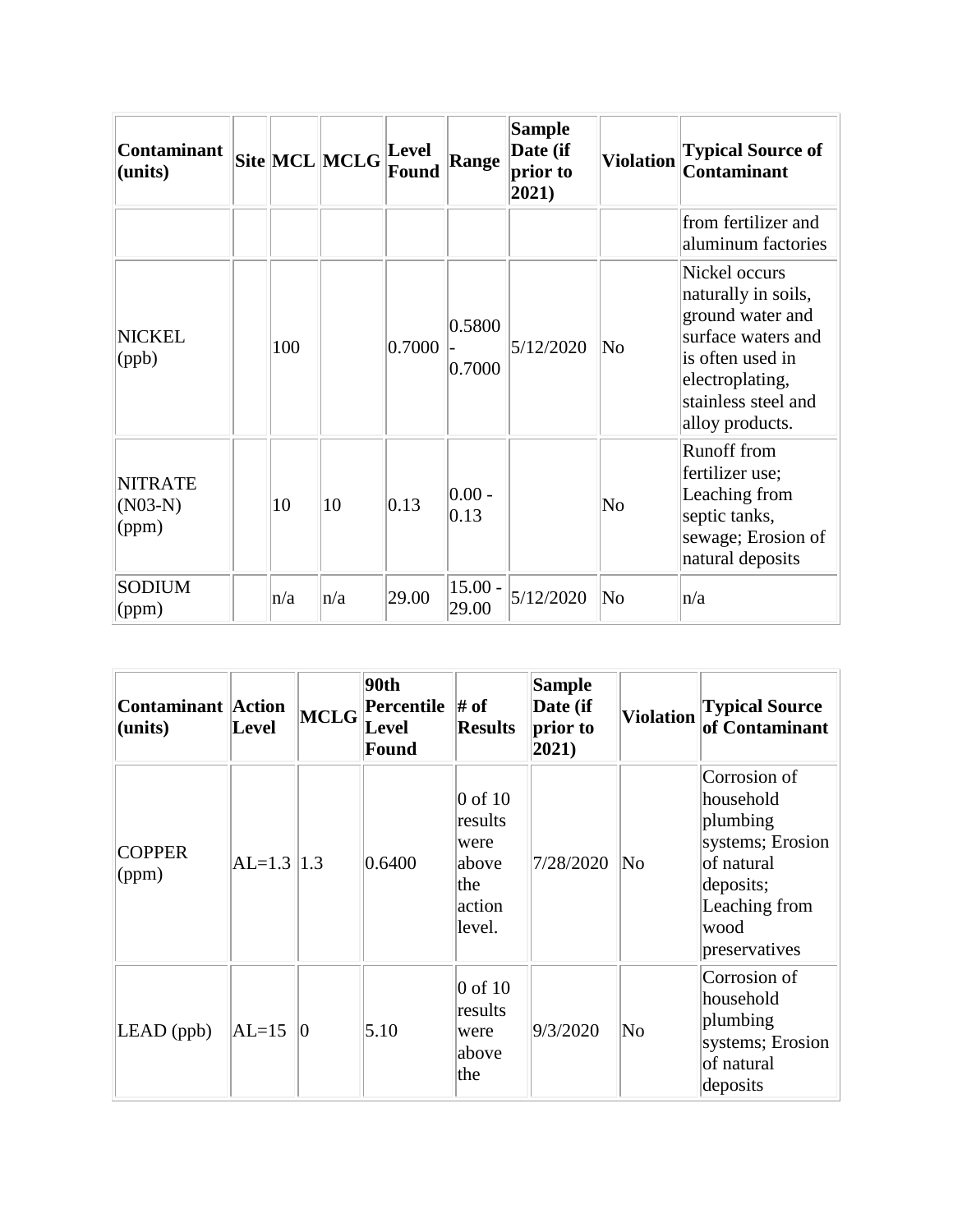| Contaminant Action<br>$ $ (units) | Level | 90th<br>$\left\  \text{MCLG} \right\ _{\text{I} \text{ and } \text{I} \text{}}^{\text{Percentile}}$<br>Level<br>Found | <b>Results</b>   | Sample<br>$\vert$ Date (if<br>prior to<br>$ 2021\rangle$ | Violation Typical Source |
|-----------------------------------|-------|-----------------------------------------------------------------------------------------------------------------------|------------------|----------------------------------------------------------|--------------------------|
|                                   |       |                                                                                                                       | action<br>level. |                                                          |                          |

#### **Radioactive Contaminants**

| <b>Contaminant</b><br>(units)                              |         | Site MCL MCLG | Level<br>Found | Range                     | <b>Sample</b><br>Date (if<br>prior to<br>$ 2021\rangle$ | Violation of           | <b>Typical Source</b><br><b>Contaminant</b> |
|------------------------------------------------------------|---------|---------------|----------------|---------------------------|---------------------------------------------------------|------------------------|---------------------------------------------|
| <b>GROSS</b><br>ALPHA, EXCL.<br>$R \& U (pCi/l)$           | 15      | 0             | 6.9            | $ 0.0 -$<br>6.9           | 5/12/2020                                               | $\overline{\text{No}}$ | Erosion of<br>natural deposits              |
| RADIUM, (226<br>$+ 228$ ) (pCi/l)                          | 5       | 0             | 0.6            | $ 0.0 -$<br>0.6           | 5/12/2020                                               | $\overline{\text{No}}$ | Erosion of<br>natural deposits              |
| <b>GROSS</b><br>ALPHA, INCL.<br>$R \& U(n/a)$              | $\ln/a$ | $\ln/a$       | 7.1            | $ 0.0 -$<br>7.1           | 5/12/2020                                               | $\overline{\text{No}}$ | Erosion of<br>natural deposits              |
| <b>COMBINED</b><br><b>URANIUM</b><br>$\log$ <sup>1</sup> ) | 30      | 0             | $ 0.3\rangle$  | $ 0.0 -$<br>$ 0.3\rangle$ | 5/11/2020                                               | $\overline{\text{No}}$ | Erosion of<br>natural deposits              |

#### **Contaminants with a Health Advisory Level or a Secondary Maximum Contaminant Level**

The following tables list contaminants which were detected in your water and that have either a Health Advisory Level (HAL) or a Secondary Maximum Contaminant Level (SMCL), or both. There are no violations for detections of contaminants that exceed Health Advisory Levels, Groundwater Standards or Secondary Maximum Contaminant Levels. Secondary Maximum Contaminant Levels are levels that do not present health concerns but may pose aesthetic problems such as objectionable taste, odor, or color. Health Advisory Levels are levels at which concentrations of the contaminant present a health risk.